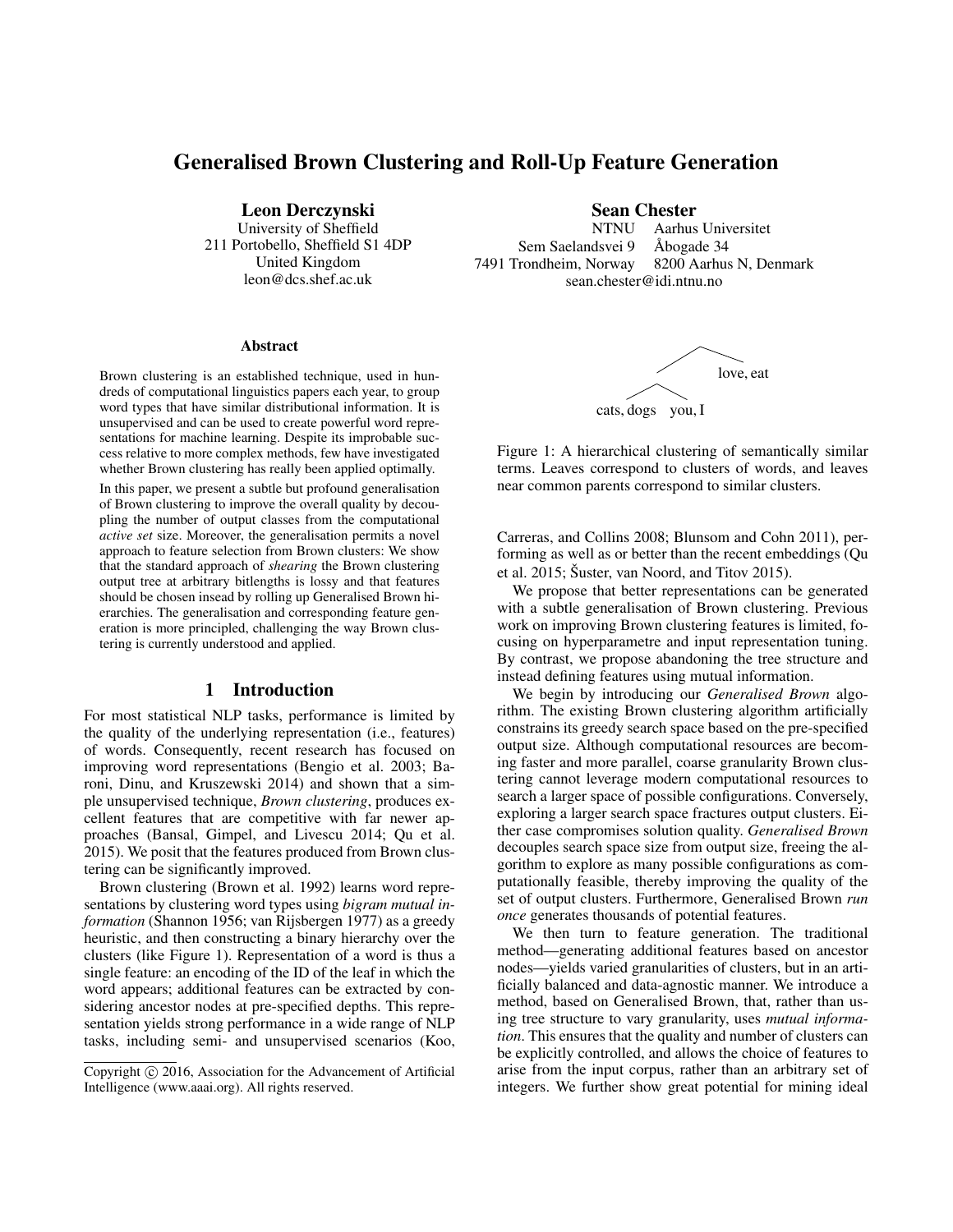| <b>Cluster ID</b> | <b>Constituent word types</b>                                                                                                                                                                                                   |  |  |
|-------------------|---------------------------------------------------------------------------------------------------------------------------------------------------------------------------------------------------------------------------------|--|--|
| 00111001          | can cn cann caan cannn ckan shalll<br>ccan caaan cannnn caaaan<br>ii id ion iv Il iii ud wd uma ul idnt<br>provoking hed 1+1 ididnt hast ine<br>2+2 idw #thingsblackpeopledo iiii<br>#onlywhite people dost doan<br>uon apt-get |  |  |
| 001011111001      |                                                                                                                                                                                                                                 |  |  |
| 01111010111110    | hoping wishing considering wishin<br>contemplating dreading regretting<br>hopin hopeing considerin<br>suspecting regreting wishn<br>comtemplating hopen                                                                         |  |  |

Table 1: Sample Brown clusters over English tweets.<sup>1</sup>

features from the Generalised Brown output.

These contributions may profoundly change the way Brown clustering is understood and employed. This alreadypowerful technique gains a strong overhaul as a result.

Outline and contributions Section 2 formally describes Brown clustering and related work. Sections 3-4 present and validate contributions, listed below. Section 5 concludes.

- We generalise the Brown clustering algorithm by introducing a new hyper-parametre, *active set*, a; we completely decouple the well-known hyper-parametre, *number of classes*, from computation (Section 3).
- Based on Generalised Brown, we introduce a new method of feature selection that varies granularity based on *mutual information*, rather than hierarchical path length, improving down-stream NER performance (Section 4).
- We release a software toolkit for creating the generalised output and feature extraction we present.

# 2 The classic view of Brown clustering

We begin by re-presenting Brown clustering for both the familiar and unfamiliar reader, for two reasons. First, we favour a more formal definition of the algorithm than was presented originally (Brown et al. 1992) and in subsequent work. Second, our presentation of Brown clustering will better illuminate the changes in our generalisation thereof.

We present first the clustering algorithm and notation used throughout this paper (Section 2.1), then methods for extracting features from the algorithm's output (Section 2.2).

#### 2.1 The clustering method, formalised

Brown clustering (Brown et al. 1992) is a greedy, hierarchical, agglomerative hard clustering algorithm to partition a vocabulary into a set of clusters with minimal loss in *mutual information* (Shannon 1956; van Rijsbergen 1977). The target number of clusters is specified in advance and these output clusters are organised as leaves of a binary tree (as in Figure 1). The use of mutual information as a greedy heuristic produces clusters wherein member word types are found in similar contexts (i.e. have similar distributionality). Paths to clusters are given as bit strings, indicating branches from the root. Table 1 shows some example Brown clusters from a large corpus.

Notation We first introduce the following notation. Let S denote an input sequence and let  $V<sub>S</sub>$  denote the unique symbols in sequence S (i.e., the *vocabulary*), sorted by descending frequency.<sup>2</sup> By  $V_s[k]$ , we denote the k'th symbol in  $V_s$ . A *cluster*,  $C_i$ , is a subset of  $V_S$  and all clusters are disjoint (i.e.,  $C_i ∩ C_j ≠ ∅ ⇒ i = j$ ). A *complete clustering* of the vocabulary is a set of clusters  $C = \{C_0, \ldots, C_{|C|-1}\}\$  that is complete (i.e.,  $\bigcup C_i = V_S$ ). Also, adjacent symbols (i.e., *bigrams*) in S are denoted  $\langle l, r \rangle$  and the relative frequency  $\sum_{r \in V(S)} p(\langle l, r \rangle)$  and  $p(\langle *, r \rangle) = \sum_{l \in V(S)} p(\langle l, r \rangle)$ . of  $\langle l, r \rangle$  in S is denoted  $p(\langle l, r \rangle)$ . Further, let  $p(\langle l, * \rangle)$  =

Analogously, we denote adjacent symbols from  $C_i$  and  $C_j$ by  $\langle C_i, C_j \rangle = \sum_{l \in C_i, r \in C_j} \langle l, r \rangle$ , and the relative frequency in S of  $\langle C_i, C_j \rangle$  as  $p(\langle C_i, C_j \rangle)$ . Finally, let  $p(\langle C_i, \ast \rangle) = \sum_{l \in C_i} p(\langle l, \ast \rangle)$  and  $p(\langle \ast, C_j \rangle) = \sum_{r \in C_j} p(\langle \ast, r \rangle)$ .

The *average mutual information* (AMI) of a set of clusters is defined in two parts (Definitions 1-2). AMI is high if frequent bigrams appear nearly as often as their two symbols independently appear:

Definition 1 (Mutual information/MI). The *mutual information* of two classes,  $C_i$ ,  $C_j \in C$ , denoted  $MI(C_i, C_j)$ , is<sup>3</sup>:

$$
\mathrm{MI}(\mathrm{C}_i, \mathrm{C}_j) = p(\langle \mathrm{C}_i, \mathrm{C}_j \rangle) \, \log_2 \frac{p(\langle \mathrm{C}_i, \mathrm{C}_j \rangle)}{p(\langle \mathrm{C}_i, \ast \rangle) \, p(\langle \ast, \mathrm{C}_j \rangle)}
$$

Definition 2 (Average mutual information/AMI). The *average mutual information* of C, denoted AMI(C), is the sum of mutual information of all pairs of clusters in C:

$$
AMI(C) = \sum_{C_i, C_j \in C} MI(C_i, C_j)
$$

The Brown clustering algorithm repeatedly finds from a set of clusters a *top pair* (Definition 4) based on AMI and then conducts a *merge* (Definition 3) of the top pair.

Definition 3 (Merge). A *merge* operation in C, denoted  $C_{i \leftarrow j}$  combines clusters  $C_i$  and  $C_j$ :

$$
C_{i \leftarrow j} = (C \setminus \{C_i, C_j\}) \cup \{C_i \cup C_j\}
$$

**Definition 4** (Top pair). A *top pair*, denoted  $\hat{\pi}(C)$ , is a pair of classes the merging of which least reduces AMI:

$$
\hat{\pi}(C) = \underset{C_i, C_j \in C, i \neq j}{\arg \max} \quad \text{AMI}(C) - \text{AMI}(C_{i \leftarrow j}).
$$

Algorithm description Algorithm 1 describes Brown clustering in terms of the notation introduced above. Initially, the |C| most frequent symbols (e.g. word types) are assigned to unique clusters (Line 1). Then, the first phase iteratively adds the next most frequent symbol to a new cluster

<sup>1</sup>http://www.ark.cs.cmu.edu/TweetNLP/ cluster\_viewer.html

<sup>&</sup>lt;sup>2</sup>Ties may be broken e.g. orthographically or by first index in S. <sup>3</sup>To simplify, we assume  $\forall l, r \in V_s, p(\langle l, * \rangle), p(\langle *, r \rangle) > 0.$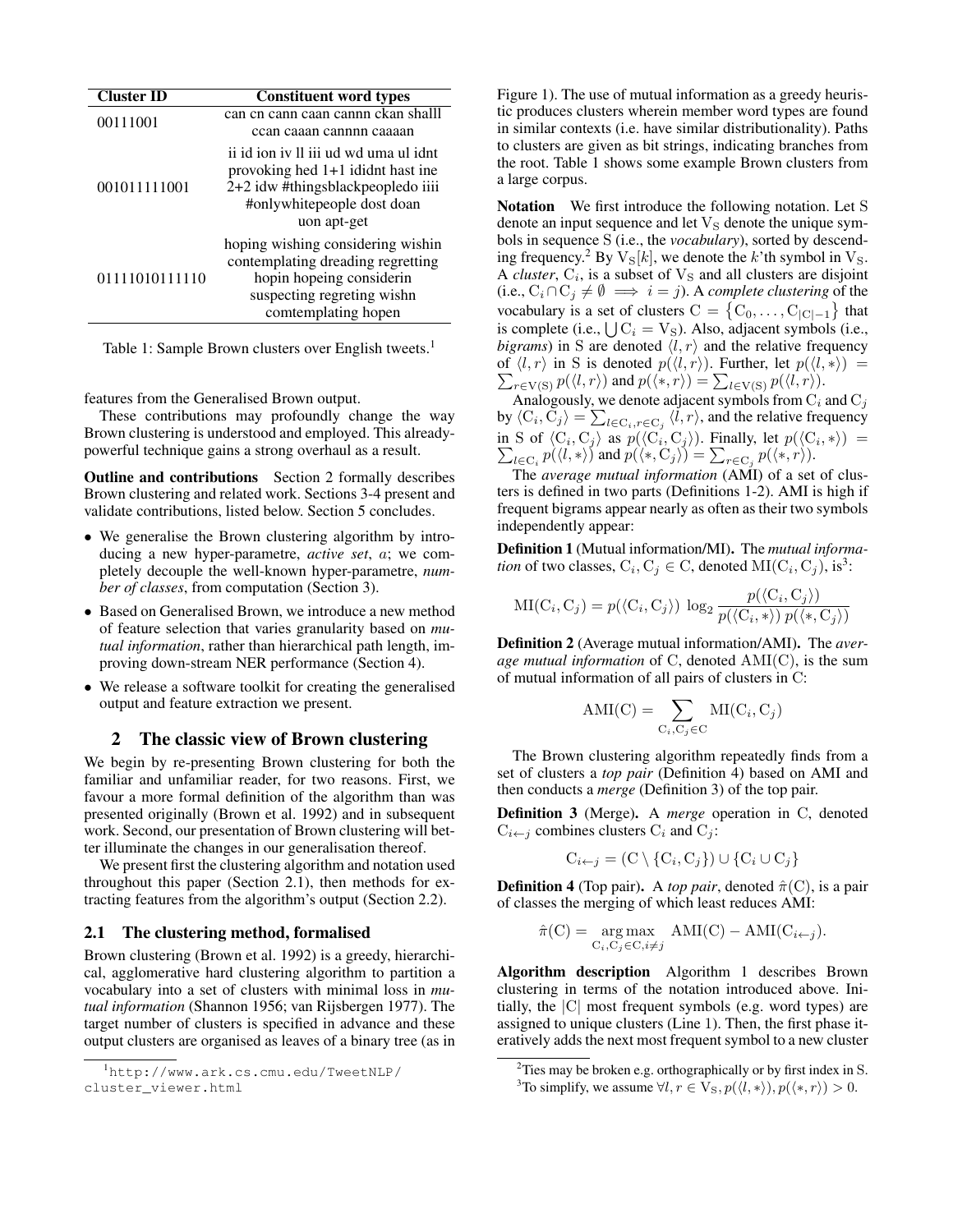#### Algorithm 1 Brown clustering as proposed by Brown et al.

Input: Sequence S and target number of clusters, |C| **Output:** Set of Brown clusters, C, organised in a tree 1:  $C := \{\{V_S[0]\}, \ldots, \{V_S[|C|-1]\}\}\$ 2: for  $k = 0...|V_S| - 2$  do 3: if  $|C| + k < |V_S|$  then 4:  $C := C \cup \{ V_S | [C| + k ] \}$ 5:  $(C_i, C_j) := \hat{\pi}(C)$ 6:  $C := C_{i \leftarrow j}$ 7: else 8:  $(C_i, C_j) := \hat{\pi}(C)$ 9:  $C := C_{i \leftarrow j}$ 10: Create tree node for  $C_{i \leftarrow j}$  with children  $C_i$  and  $C_j$ 

(Line 4), determines the pairwise merge that decreases AMI the least (Line 5), and then merges those two clusters (Line 6). This *clustering phase* continues until the last symbol has been processed (Line 3). The phase ends exactly when C becomes a complete clustering of the vocabulary. AMI generally increases in this phase.

The *tree-building phase* continues the pattern of identifying (Line 8) and conducting (Line 9) merges, but without seeding new clusters. Rather, it constructs a binary hierarchy over the clusters (Line 10). This phase ends once the hierarchy is a single tree and all symbols are assigned to one cluster (the root). AMI decreases monotonically.

Variations on the method Brown clustering was introduced with a dynamic programming method to accelerate the expensive discovery of top pairs (Brown et al. 1992). Still, Brown clustering is often applied to data modified in order to reduce runtime. Liang (2005) cleans an input corpus, heuristically removing non-text lines from the input. The side effects are the removal of real data (false positives) and the creation of spurious bigrams because lines surrounding removed bigrams become conjoined. Another strategy is to remove low-frequency tokens, at the cost of distributional and word-type information; e.g., Owoputi et al. (2012) filter tokens that appear  $< 40$  times in the input.

Brown clustering has been extended to include trigrams as well as bigrams (Martin, Liermann, and Ney 1998). It is sometimes adapted to take into account transitions between things other than classes, although this is usually using a small active set (Chrupała 2012; Šuster and van Noord 2014). Finally Stratos et al. (2014) soften the computational impact by converging on Brown over time.

#### 2.2 Feature generation

Once the tree is built, feature extraction is possible. Line 10 of Algorithm 1 builds a binary hierarchy in which each Brown cluster is a leaf. As with any binary tree, we can assign every leaf a unique binary encoding based on its path from the root: every left branch is indicated by a 0 and every right branch, by 1. Indeed, any node (not just leaves) can be assigned a unique encoding this way. There are two principal methods in NLP for generating features from the hierarchy of clusters, differing in how the encodings are used.

## Algorithm 2 Generalised Brown clustering

| <b>Input</b> : S, $ C $ , and active set size, a                           |
|----------------------------------------------------------------------------|
| 1: $C := \{\{V_S[0]\}, \ldots, \{V_S[a-1]\}\}\$                            |
| 2: for $k = 0 V_S  - 2$ do                                                 |
| 3: if $a + k <  V_S $ then                                                 |
| 4: $C := C \cup \{V_S[a+k]\}$                                              |
| 5: $(C_i, C_j) := \hat{\pi}(C)$                                            |
| 6: $C := \overline{C}_{i \leftarrow j}$                                    |
| 7: Create tree node for $C_{i \leftarrow j}$ with children $C_i$ and $C_j$ |
| and label it with $( V_S  - k - 1, AMI(C_{i \leftarrow j}))$               |

Class-only Class-only (henceforth *first-completeclustering*) methods use the set of clusters without the hierarchy (Christodoulopoulos, Goldwater, and Steedman 2010; Stratos, Collins, and Hsu 2015). The feature value assigned to each symbol  $v \in V_S$  is the binary encoding of the unique leaf containing  $v$ ; essentially, the binary encoding serves only as a unique identifier for each cluster.

Path-prefix-based Path-prefix-based (henceforth *shearing*) methods truncate encodings to generate multiple features (Miller, Guinness, and Zamanian 2004; Koo, Carreras, and Collins 2008; Ratinov and Roth 2009). Truncating encodings to a length of  $l$  reduces the number of unique feature values to  $\leq 2^l$ , thereby merging all symbols in any descendent of a node  $n$  at depth  $l$  into  $n$  (the lowest common ancestor). Each new truncation length produces new, complete clusterings, each of a different granularity. For example, when bit depths of 4, 6 and 10 are chosen (common values), the word *shalll* in Table 1 could by represented by the three features "p4b0011", "p6b001110", "p10b00111001".

One can combine first-complete-clustering and shearing by shearing the tree only once (Plank and Moschitti 2013).

### 3 Generalised Brown clustering

Brown clustering has one hyperparametre, the number of classes, |C|. In this section, we generalise the algorithm by introducing a second hyperparametre (an active set size, a). One can see classical Brown clustering as having always assigned these two hyperparametres the same value ( $a = |C|$ ) and see Generalised Brown as decoupling them along functional boundaries. The importance of the decoupling is twofold: *one* execution of Generalised Brown simultaneously builds clusterings for *all*  $|C| \leq a$ ; and a side-effect of small |C|, a striking sacrifice in solution quality, is eliminated.

#### 3.1 The decoupling of a from  $|C|$

An elegant aspect of Brown clustering (Algorithm 1) is that the main work (Lines 5-6 and 8-9) is identical in both phases (clustering and tree-building). The phases differ in whether to seed a new cluster (Line 4) or construct a new tree node (Line 10). However, we observe that this difference is an artefact of two unnecessary restrictions: (a) Line 1 seeds exactly |C| clusters, but the algorithm need not start and end with the same number of clusters; (b) Line 10 builds a tree over the last  $|C| - 1$  merges (of the  $|C|$  output clusters), but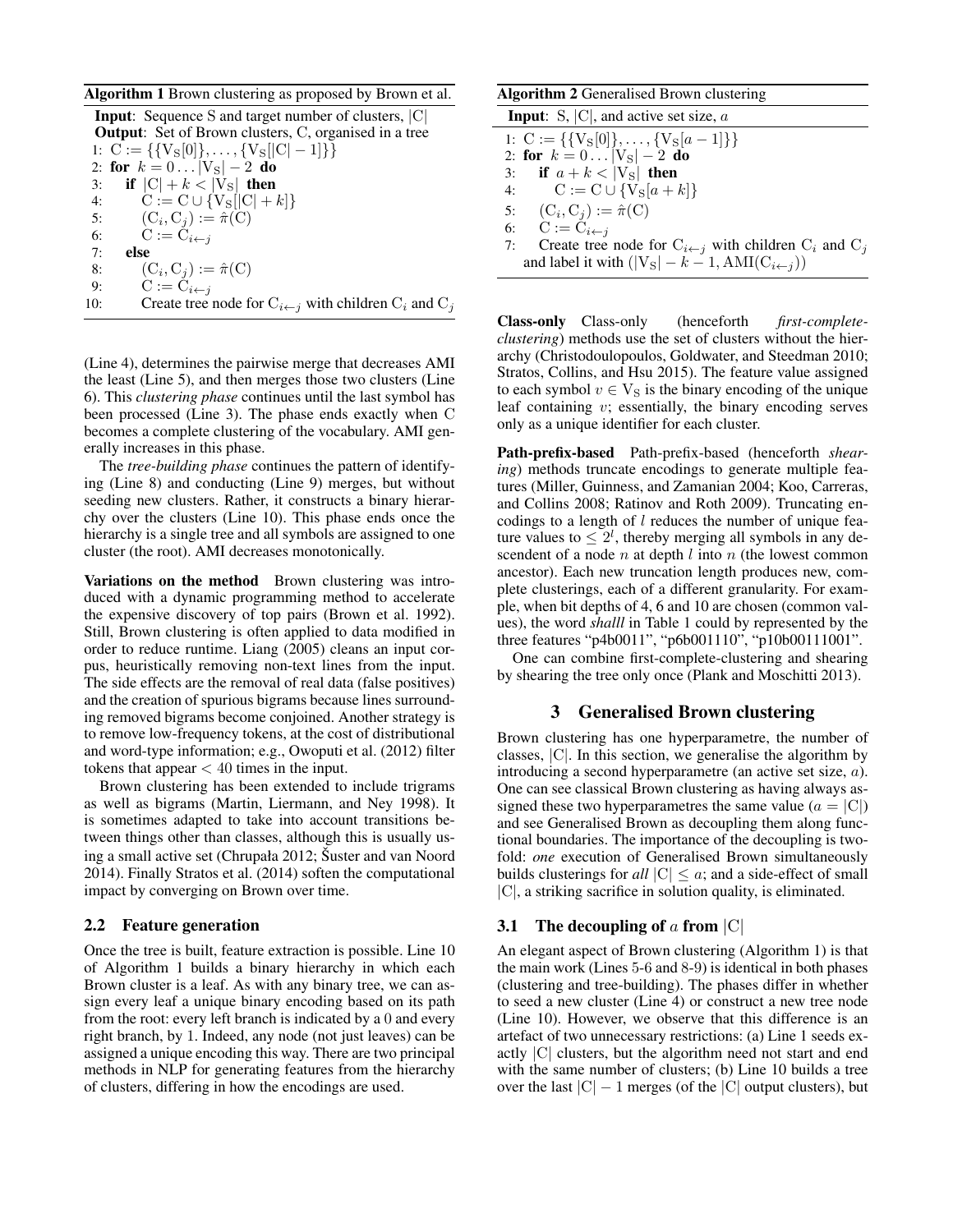

Figure 2: A *Generalised Brown* tree. Merge numbers are labeled on inner nodes and circles illustrate the classes when  $|C| = 4$ . Shearing at  $l = 2$  (the dashed line) does not correspond to an AMI-based clustering, because AMI-based merges do not build the tree in breadth-first order.

the tree could be built over  $all |V_S| - 1$  merges and shrunk (many ways) in post-processing.

The problem with seeding the algorithm with exactly |C| clusters is that the greedy search space for  $\hat{\pi}(C)$  on Line 5 is constrained to  $|\mathbf{C}|^2$  pairs. Computational efficiency motivates this constraint. However, especially with modern-day, multi-core CPUs at one's disposal, constraining the search space so severely unnecessarily compromises solution quality. Meanwhile, simply increasing |C| in order to increase the search space may produce an undesirably fine cluster granularity. Thus, it makes sense to vary these parametres (search space size and output granularity) independently. The problem with building a smaller tree is that it artificially constrains future possibilities for feature generation.

*Generalised Brown* (Algorithm 2) removes these restrictions by seeding the clustering with a new hyperparametre, a, which is independent of the output size (Lines 1 and 3). Line 7 builds an annotated tree for all merges. Notably, |C| is unused (until feature generation). We demonstrate the effect of this generalisation empirically in Section 3.3.

#### 3.2 Generalised Brown: basic feature generation

Generalised Brown produces a complete tree over V, with each inner node—which corresponds to a unique merge annotated by a sequence number and the AMI remaining. Extracting the clustering for |C| with a *rolling up* procedure is straight-forward from this representation: given |C|, merge all leaves of the tree into their highest ancestor with a sequence number  $\geq$  |C|. The set of leaves in the resultant, "rolled-up" tree is the output set C of clusters. Figure 2 illustrates the procedure for  $|C| = 4$ .

The results depend on the relationship of  $|C|$  and  $a$ :

- $|C| > a$ : the clustering is not complete. Generalised Brown should be executed with a larger a.  $|C| \leq a$ : the clustering is complete and has exactly  $|C|$ clusters. This corresponds to executing a *clustering phase* until the merge with sequence number
	- |C| and a tree-building phase thereafter.
- $|C| = a$ : the result is exactly that of Algorithm 1. This is the *first complete clustering*.

|    | $a= C $ | $a = 2560$ |      | $a= C $ | $a=2560$ |
|----|---------|------------|------|---------|----------|
| 10 | 11.31   | 20.42      | 160  | 23.93   | 42.94    |
| 20 | 20.09   | 26.66      | 400  | 40.62   | 46.07    |
| 40 | 25.23   | 35.98      | 800  | 46.51   | 47.87    |
| 80 | 26.78   | 38.40      | 1000 | 46.47   | 48.23    |

Table 2: NER performance (F1) with active set decoupling.

This procedure implies that, given a Generalised Brown tree generated *once* with a, one can construct a complete clustering in  $\mathcal{O}(|V_S|)$  for any  $|C| \leq a$ , including the output of classical Brown clustering (Algorithm 1).

# 3.3 Generalised Brown: empirical evaluation

Table 2 presents extrinsic results for decoupling  $\alpha$  and  $|C|$ . We measure F1 at the CoNLL'03 task's test-B set, using a linear-chain CRF and shearing at depths 4, 6, 10 and 20 as the only features, evaluating with CRFsuite at token level. The first column indicates the number of output classes, and the next columns show F1 for classic Brown clustering (where  $a = |C|$ ) and for Generalised Brown (where a is set to a large value suggested by Derczynski, Chester, and Bøgh (2015)), respectively. The benefits of a larger active set are clear, especially with lower values of |C|. Note also the stronger monoticity of performance with  $|C|$  under large a, likely due to the increased search space.

To better understand Table 2, we evaluate the cluster quality, measured in terms of AMI, of the decoupling. Using a computationally feasible subset of the Brown corpus (Francis and Kucera 1979) with 12k tokens and 3.7k word types, $4$  we run Generalised Brown with values of  $a \in \{4, 45, 300, 1000, 1500, |V_s|\}.$  For each a, we measure the AMI for every possible choice  $|C| \in \{1, 2, 3, \ldots, |V_S|\}.$ The results are plotted in Figure 3, with  $|C|$  on the *x*-axis, AMI on the y-axis, and a separate curve for each value of  $a$ .

First, observe a consistent trend for each value of a: AMI initially climbs as one decreases  $|C|$  from  $|V_S|$  (move right)

<sup>4</sup> This corpus choice allows easier demonstration of the general behaviours seen when doing Brown clustering; the resulting graphs for the larger RCV1 dataset are roughly similar, but with a predominant and uneventful middle section.



Figure 3: Total AMI as merges progress, for varying a.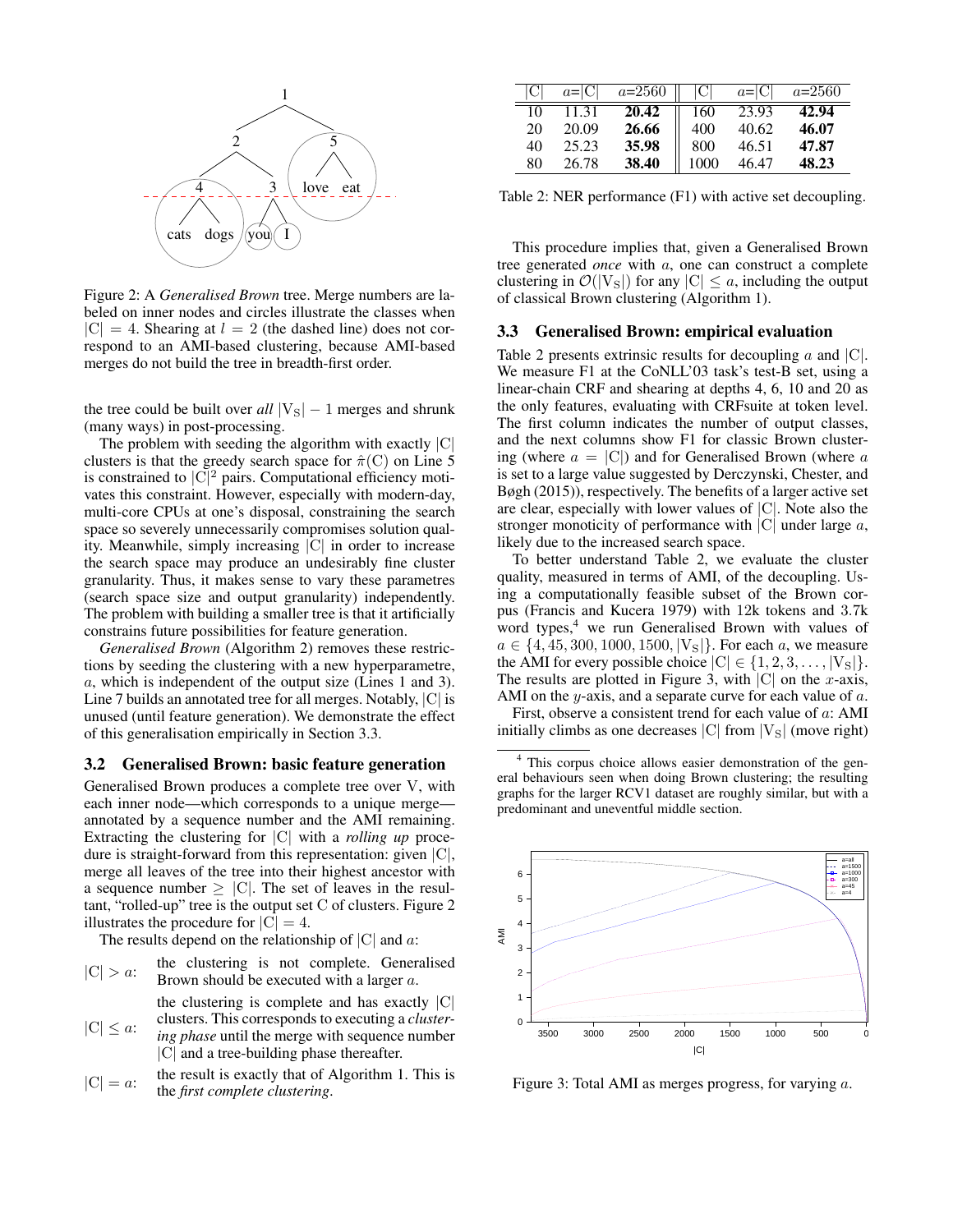| Method                                                 | Parametres                             | F1    |  |  |  |
|--------------------------------------------------------|----------------------------------------|-------|--|--|--|
| Shearing                                               | $l = \{4, 6, 10, 20\}$                 | 86.81 |  |  |  |
| Shearing $+$ GB                                        | $ C  = \{16, 55, 441, 2557\}$          | 87.14 |  |  |  |
| GB at $2^l$                                            | $ C  = \{16, 64, 1024, \leq 2^{20}\}\$ | 87.24 |  |  |  |
| again, but using only cluster features, as in Table 2: |                                        |       |  |  |  |
| Shearing                                               | $l = \{4, 6, 10, 20\}$                 | 48.23 |  |  |  |
| Shearing $+$ GB                                        | $ C  = \{16, 55, 441, 2557\}$          | 48.78 |  |  |  |
| GB at $2^l$                                            | $ C  = \{16, 64, 1024, \leq 2^{20}\}\$ | 51.13 |  |  |  |

Table 3: Comparing feature extraction for CoNLL'03 NER.

until it reaches a peak exactly when  $|C| = a$ , after which AMI decreases rapidly. For  $a = |V<sub>S</sub>|$ , there is no climbing phase, because it starts at the  $|C| = a$  peak. The peak at  $a =$ |C| coincides with the *first complete clustering*: the increase from the left towards the peak occurs as new symbols are considered, bringing additional information. The decrease to the right of the peak occurs because no new information is added (all symbols have been considered), yet more symbols are concentrated into fewer clusters. This suggests that, for any a, peak AMI is found where  $|C| = a$ , explaining some of the success of classical Brown clustering.

Next, observe that larger values of  $\alpha$  have higher initial AMI (leftmost  $y$ -value) and peak AMI (maximum  $y$ -value). We see this because, prior to and including the first complete clustering, larger active sets have considered more symbols. Observe the fixed x-value,  $|C| = 1000$ . This corresponds to the peak value for  $a = 1000$ . There is slightly less AMI than for  $a > 1000$ . A similar effect occurs at  $|C| = 1500$  for  $a = 1500$ . This is the impact of the increased greedy search space for each iteration, afforded by a larger  $a$ ; by selecting  $a > |C|$ , one obtains a slightly better C.

There is a counter-point. For very small  $|C| < 45$ , small active sets produce higher AMI. Peaks for small active sets occur after the main inflection point of the curve larger  $a$ ; while large active sets rapidly lose information during final merges, small active sets still add new symbols at low cost. This suggests that if one wants a single very small clustering, a small active set gives better quality; otherwise, the active set should be made as large as computationally feasible.

As a final observation from this plot, notice that the curves for  $a \geq 45$  converge, suggesting that to produce C, one can effectively use any Generalised Brown tree generated with  $a \geq |C|$ . This supports this section's main claim, that running Generalised Brown *once* with a large a matches classical Brown run with *thousands* of values of |C|.

### 4 AMI-based feature generation

In Section 3, we showed that a Generalised Brown tree can be used to produce a *single* clustering of any granularity, |C|, by *rolling up* leaves to sequence number  $|C| - 1$ . This section discusses how to generate a good *set* of features (i.e., multiple granularities of/choices for |C|). *Shearing* is the method known in the literature. We present a simple alternative to shearing that produces higher quality clusterings. Finally, we investigate how granularities could be directly mined from the data.

|     |      | AMI-Shearing | $AMI-GB$ |
|-----|------|--------------|----------|
|     | 16   | 0.6735       | 0.8285   |
| 6   | 55   | 1.1569       | 1.3243   |
| 10  | 441  | 1.9055       | 2.0264   |
| 20  | 2557 | 2.6301       | 2.6307   |
| all | 2560 | 2.6309       | 2.6309   |

Table 4: Remaining AMI when extracting features through shearing vs. through rolling-up Generalised Brown.

#### 4.1 An alternative to shearing

Reconsider the clusters in Figure 2. An important observation, clear in this example, is that "rolling up" clusters seldom produces a balanced tree. Neither does classical Brown clustering. These trees are imbalanced because the cost of merges varies: here, merges on the right of the tree precede those on the left, because there is higher distributional similarity in the input corpus among symbols on the right. This reflects that language itself is imbalanced. We would not expect the loss of AMI (ergo, merge order) to evenly distribute across a vocabulary.

On the other hand, the *shearing* method, illustrated by the horizontal line, attempts to construct a balanced hierarchical clustering. Consequently, similar words on the right-hand side of the tree are split into separate clusters, while less similar words are expensively merged to maintain an even pathprefix length. Although AMI is used to produce the initial hierarchy, shearing disregards it in final feature generation.

We propose that a better approach to produce multiple granularities is with *multiple roll ups* of the same Generalised Brown tree. For example, rather than cutting at levels  $l = 3, 4, 5$ , one may roll up to  $|C| = 2^3, 2^4, 2^5$ . While providing finer control over the number of clusters in each clustering, this approach picks the set of clusters that greedily minimises AMI loss—the objective of Brown clustering.

#### 4.2 Experiments on feature generation

Extrinsic results To evaluate this feature extraction, we try the classical newswire NER task as in CoNLL, using a simple linear-chain CRF. Results, measured with F1, are given in Table 3. As a baseline, shearing features are used at four levels: the classical bitdepths of  $\{4, 6, 10, 20\}$ . This produces clusterings of sizes  $|C| = \{16, 55, 441, 2557\}$ . This is first compared to roll-up feature generation, using the same number of clusters. In addition, rolling-up is performed at  $2^l$ clusters, again using  $l = \{4, 6, 10, 20\}.$ 

The feature extraction setup is similar to that of Turian, Ratinov, and Bengio (2010), using CRFsuite with stochastic gradient descent, and evaluating with conlleval.pl at chunk level. We omit the  $|C| = 2^{20}$  feature in Generalised Brown at  $2<sup>l</sup>$  because this is equivalent to the surface form with this corpus, which is already included as a feature. Note that rolling up improves performance, even with a large active set, and even in the presence of other stateof-the-art features, which both already provide competitive information.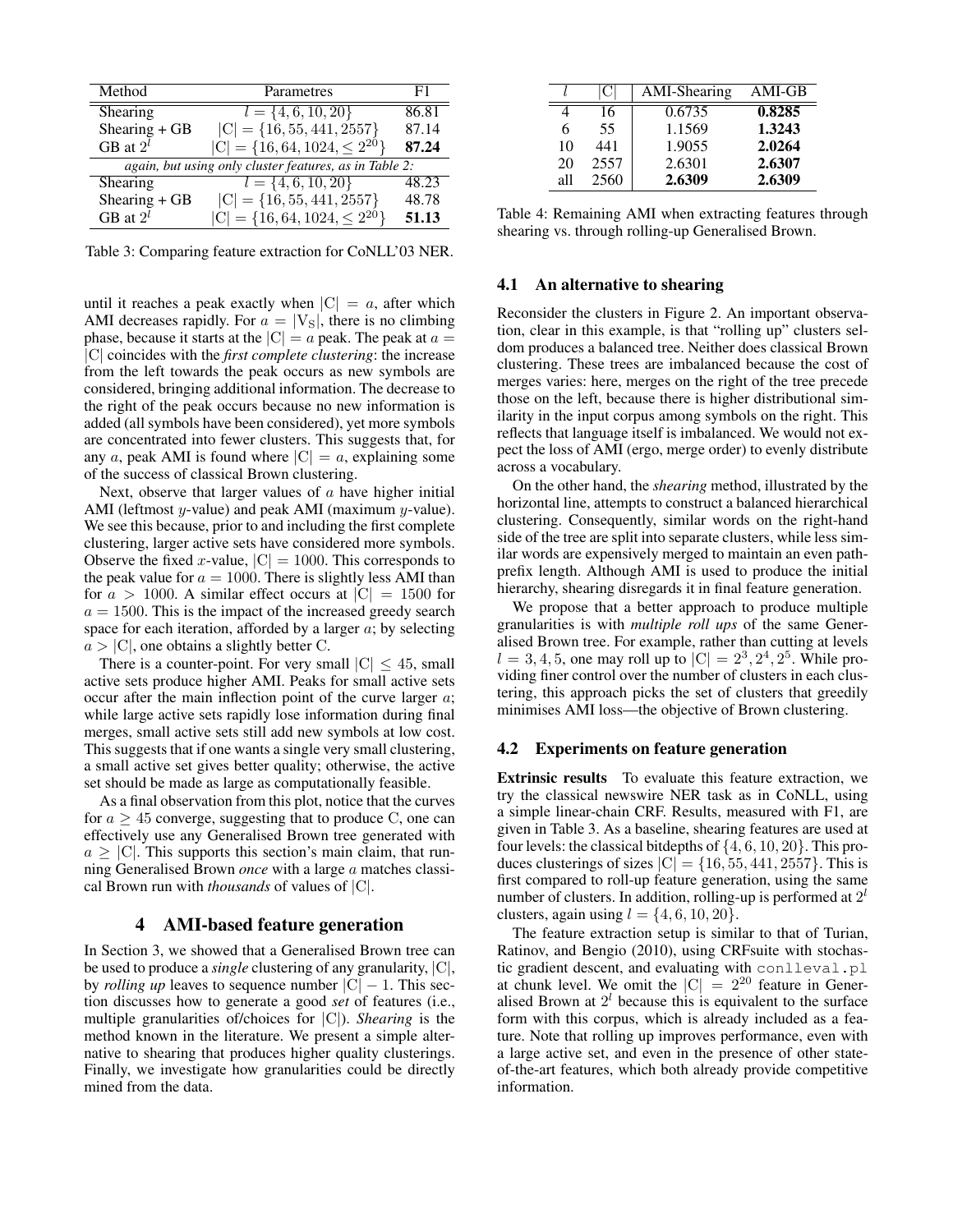

Figure 4: From top: Total AMI remaining for each merge made; the first derivate of this, i.e. AMI loss; and the second derivate, rate of AMI loss. a=1000.

Informativeness of features To explain the improved performance in 3, we again evaluate the quality of the clusterings in terms of AMI. Using the RCV1 corpus "cleaned" as per Liang (2005) and with  $a = 2560$  as per Derczynski, Chester, and Bøgh (2015), we shear the tree for each bitdepth in  $l = \{4, 6, 10, 20\}$  as per Ratinov and Roth (2009) and others in later literature, and count the clusters generated. For each set of resultant clusters, we measure the AMI. To compare, we extract the same number of clusters by rolling up over Generalised Brown, and measure AMI. Results are in Table 4.

First, observe that for  $l > 4$ ,  $|C| < 2^l$ . Fewer than  $2^l$ clusters tend to be extracted by shearing because the tree is imbalanced and some branches do not go deeply beyond 4. Generalised Brown offers finer-grained control over the size of the clustering than shearing because, firstly, values of  $|C|$ that are not powers of 2 can be chosen; and, additionally, the number of clusters returned is exactly the number intended.

Next, observe that clusters generated with Generalised Brown always have more AMI than those from shearing, excluding the trivial case of the first complete clustering,  $a = |C|$ . For smaller bitdepths, intended to obtain coarser clusterings, the difference between the methods is large—up to 23%. The impact is dramatic at these depths because the most expensive merges occur near the top of the tree. It is no wonder Koo, Carreras, and Collins (2008) comment on the difficulty of finding good shearing bitdepths. Where our proposed method carefully selects the least expensive merges, shearing completely ignores merge costs; it simply tries to exploit the weak relation between depth and cost.



Figure 5: AMI loss rate in the last merges of RCV1. Rate normalised by merge sequence number to improve visibility.  $a = 2560.$ 

### 4.3 Event Points

During Brown clustering, AMI acts as a point measure of clustering quality. We anticipate that language and other datasets have some natural clusterings suggested by the data. For example, concepts such as plurals, determiners, capital city names and so on are often seen in certain clusters. The effect of breaking these emergent natural clusterings may manifest as an increase in AMI loss for a particular merge.

Recall Figure 3, which shows the AMI in the Generalised Brown clustering as a function of the sequence number. Figure 4 shows first and second derivates of that plot for  $a = 1000$ , i.e., the absolute amount by which AMI changes on each iteration of the algorithm, and the instantaneous rate of change in AMI on each iteration, respectively.

The first derivate shows erratic behaviour before the *first complete clustering*, as the changing search space at each iteration wildly affects the cost of any merge. Subsequently there is an accelerating curve with well-ordered AMI loss.

An intriguing phenomenon occurs in the second derivate. Clear local peaks arise; this is seen also in Figure 5, which illustrates AMI loss rate in the last few merges of the RCV1 dataset. These peaks represent merges that, relative to the more stable prior state, dramatically change the AMI in the clustering. Such merges reveal interesting *event points* in the clustering of the vocabulary, at which clusters significantly differ from the immediately preceding ones.

Rapid changes in the rate of AMI loss indicate event points in the clustering. We propose splitting event points in two kinds: *positive*, where AMI loss increases sharply, signifying an unusually expensive merge; and *negative*, where AMI loss decreases rapidly, possibly indicating a cheap merge, perhaps due to a previous merge having made clear the similarity of two classes.

The fact these event points exist is very interesting. While the field has intuited groupings of word types (e.g. PoS tagsets, named entity classes), support groupings of linguistic phenomena is already present in the distribution of tokens. That is, the linguistic structure observable in a corpus suggests natural groupings of words, which become visible with Generalised Brown clustering. It will be interesting to compare results across languages and genres, and to examine the contents of groupings at these event points.